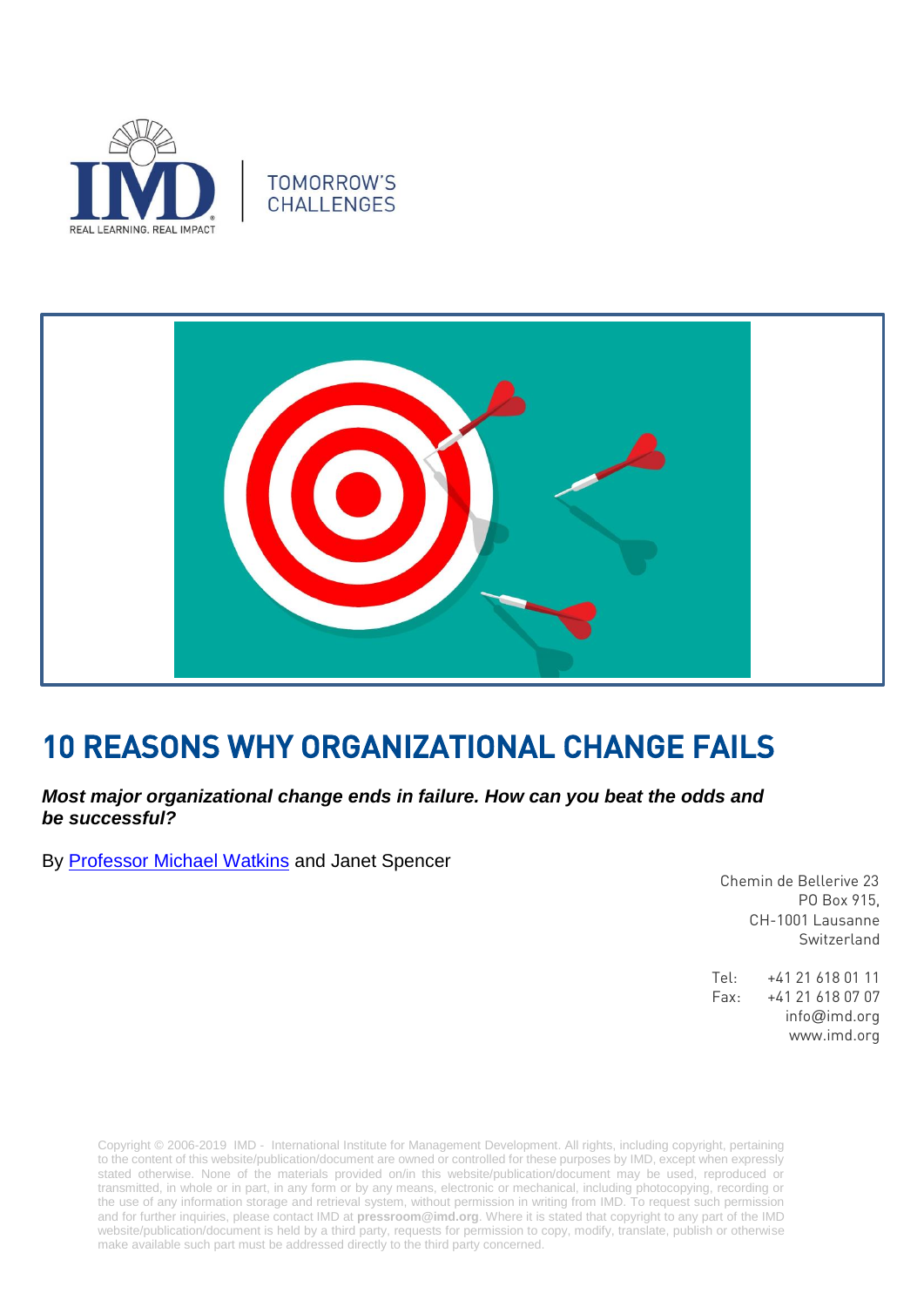The cost of a failed transformation to a company, such as a major restructuring, an expansion into a new geography, or the integration of an acquired business, can be very high, with the direct costs of external consulting and internal management time paling in comparison to lost opportunities, disruption and change fatigue.

And in most cases, major organizational change initiatives fail outright or do not achieve their desired objectives, according to [recent research](https://hbr.org/2017/11/what-everyone-gets-wrong-about-change-management) by IMD.

So if your organization needs to change in fundamental ways, how can you beat the odds and be successful? The starting point is to understand why most transformation efforts fail. In our work with hundreds of senior executives seeking to change their organizations, we've seen the following ten factors increase the likelihood of failure.

## *1. No clear and compelling case for change*

When people don't understand why change is necessary, anxiety, cynicism and resistance inevitably build. Most major transformations are justified from a financial returns standpoint, but the rationale for large-scale change must be clear and compelling for all of the key stakeholders. If you don't help critical groups of people understand why change is necessary and how it will affect them, you will never get to the rest of the story*.* Even with a solid intellectual rationale for change, people inevitably want to understand the implications for and impact on them.

#### *2. Lack of senior team alignment*

The leadership requirements of leading a transformation are quite different from those of leading a business or function in steady-state or even a smaller, more focused change effort. By definition, transformations are comprehensive makeovers of the way work is done. Leading such efforts involves making progress on an array of projects or workstreams that need to be managed in a traditional sense, but that also need to be pulled together in ways that require close collaboration and difficult tradeoffs. Only the senior leadership team can do this work.

## **3.** *Abdication of leadership's responsibility to drive the process*

While necessary, senior team alignment is not sufficient. The team needs to remain fully engaged throughout the transformation process, even as they continue to run the business. Given the significant competitive and operational pressures that senior teams face, it's alltoo-easy for leaders to abdicate their responsibility for actively directing, leading and monitoring the transformation. This often is reinforced by the organization's reward system, which incentivizes a shorter-term, more operational focus.

#### *4. Insufficient focus on co-creation in design*

Given the times, organizational transformation consulting unsurprisingly is a thriving business. However, given the high failure rates, it's clear few actually are delivering the value they promise. This is particularly true for consultants who use what we call the "doctorpatient model"; they diagnose the situation and prescribe solutions without engaging the patient in deciding what is best for them, without giving them *choice*. "Co-creation culturing" means building maximum alignment through the process by providing accurate and relevant data as the basis for critical discussions, always pushing for assessment of multiple options (whether different strategic directions or different organization designs) and reaching agreement by openly, collectively assessing the different options against a clear set of criteria for success.

Copyright © 2006-2019 IMD - International Institute for Management Development. All rights, including copyright, pertaining to the content of this website/publication/document are owned or controlled for these purposes by IMD, except when expressly stated otherwise. None of the materials provided on/in this website/publication/document may be used, reproduced or transmitted, in whole or in part, in any form or by any means, electronic or mechanical, including photocopying, recording or the use of any information storage and retrieval system, without permission in writing from IMD. To request such permission and for further inquiries, please contact IMD at **[pressroom@imd.org](mailto:pressroom@imd.org)**. Where it is stated that copyright to any part of the IMD website/publication/document is held by a third party, requests for permission to copy, modify, translate, publish or otherwise make available such part must be addressed directly to the third party concerned.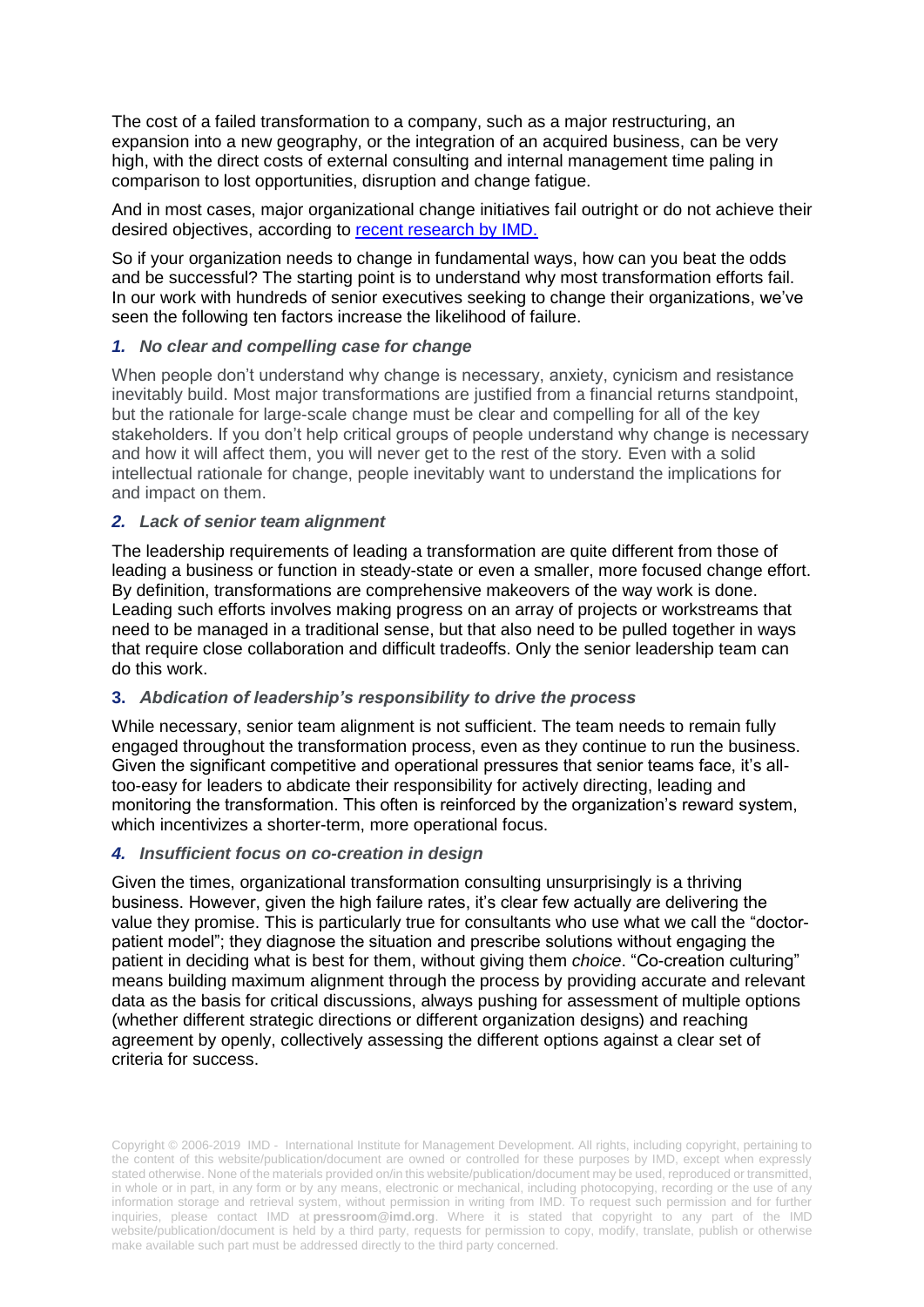# *5. Communicating without really engaging*

It's not enough for leadership to put substantial time and attention into articulating and communicating the business case for transformation. They have to do it in ways that truly enlist employees in the transformation process. Too often, however, they fail to get them really onboard, even when there is a burning platform providing a clear and compelling rationale for change. This is because one-way communication, even with the best of supporting materials, is not enough to win employees over to being willing change agents. To enlist employees, leadership has to be willing to let things get somewhat messy, through intensive, authentic engagement and the involvement of employees in making the transformation work.

# *6. Inadequate focus on culture change*

Culture change is always an essential element of transformation. Culture is "how we do things around here" – the norms and ways of operating that underpin getting work done. If that doesn't change in necessary ways, then all the work to change strategy, structure and systems is likely to come to naught. Culture is, however, hard to work on directly. *It can only be changed by altering peoples' behaviors*. The first step is to clearly define what behaviors are necessary for driving the transformation. The next is to figure out what levers are available to alter them.

# **7.** *Lack of accurate, timely feedback on progress*

It's essential to figure out early if key initiatives are not progressing as planned and, if not, to rapidly take corrective action. It's like a sailboat that is off course; the longer it continues, the harder it is to correct. This means you must be able to "sense and respond" to emerging developments as things progress by building a system that includes a transformation dashboard to track momentum and assess progress over long stretches of time, mechanisms for feeding back what has been heard, learned and is being acted on to employees. It is also important periodically to step back and simply ask each other "what are we feeling and hearing?"

# *8. Failure to create (and sustain) momentum*

A transformation is a journey, not a trip; a marathon not a sprint; a passage to a new way of life, not a modified way of doing business. However you choose to characterize it, all transformations share a handful of common denominators: They take long periods of time (years, not months), they are "epic" in their scope, they are grueling in their intensity, and they are punishing in their relentless need for consistency, consistency, consistency on the part of leadership.

## *9. No focused effort to accelerate the transition phase*

Organizational transformation efforts rarely fail because of bad design, but rather from lack of sufficient attention to the transition from the old organization to the new one. There is a tendency to treat "Day One" of the new organization as the end of the journey, and not the start of a critical new phase of activity devoted to "breathing life" into the new organization. Avoiding these problems requires attention and investment in rapidly "rewiring" the organization during the transition phase.

## *10. Insufficient investment in developing people to succeed*

Finally, too many transformation initiatives fail to focus on development of the capabilities required for people to be successful in the new organization. This is a mistake for two reasons. First, organizational transformation always alters the nature of "the work" that must be done. Second, one of the biggest reasons people resist change is the fear that they won't be able to be successful in the new organization, that "what got them here won't get them

Copyright © 2006-2019 IMD - International Institute for Management Development. All rights, including copyright, pertaining to the content of this website/publication/document are owned or controlled for these purposes by IMD, except when expressly stated otherwise. None of the materials provided on/in this website/publication/document may be used, reproduced or transmitted, in whole or in part, in any form or by any means, electronic or mechanical, including photocopying, recording or the use of any information storage and retrieval system, without permission in writing from IMD. To request such permission and for further inquiries, please contact IMD at **[pressroom@imd.org](mailto:pressroom@imd.org)**. Where it is stated that copyright to any part of the IMD website/publication/document is held by a third party, requests for permission to copy, modify, translate, publish or otherwise make available such part must be addressed directly to the third party concerned.